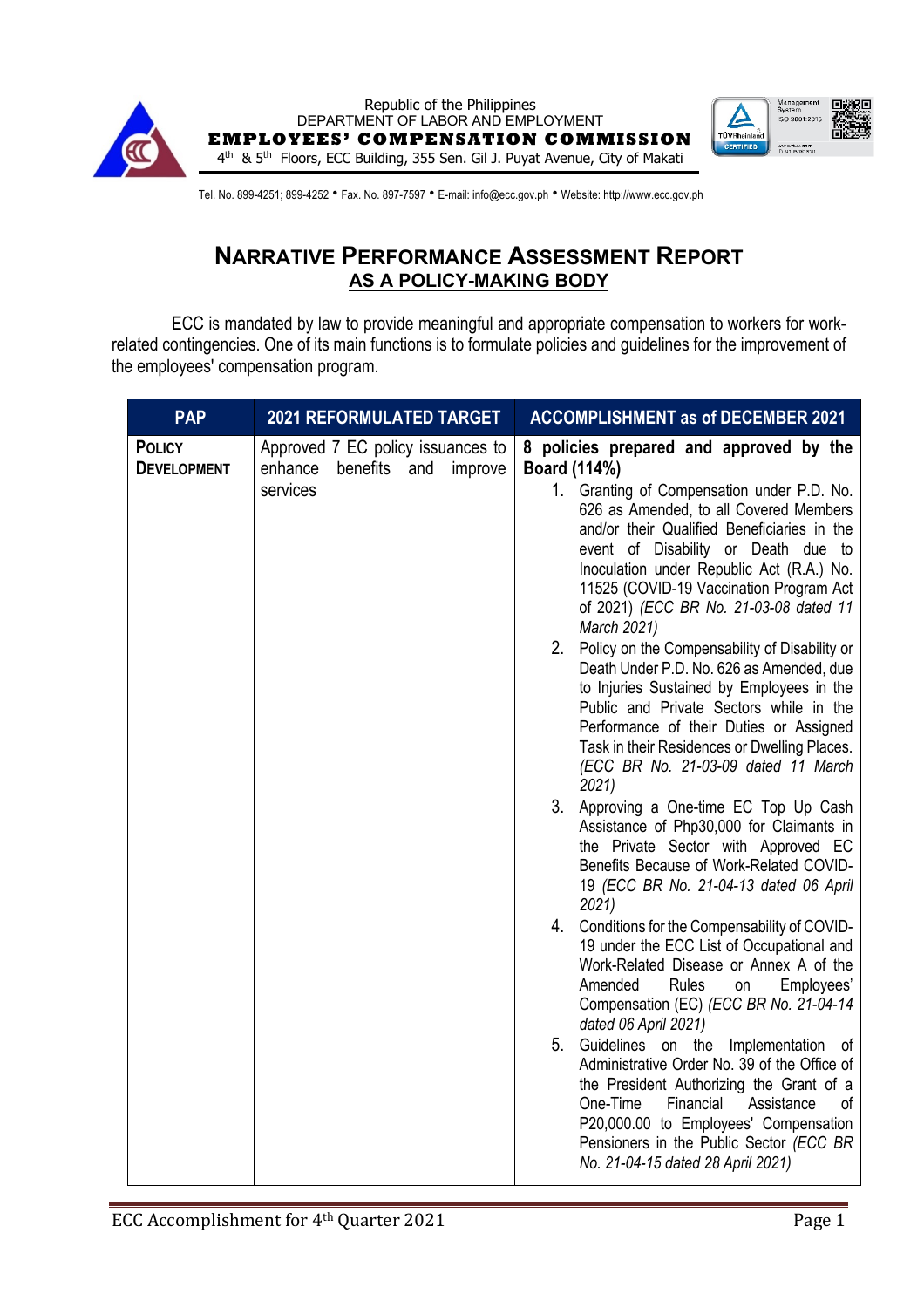| <b>PAP</b> | <b>2021 REFORMULATED TARGET</b> | <b>ACCOMPLISHMENT as of DECEMBER 2021</b>                                                                                                                                                                                                                                                                                                                                                                                                                                                                                                                                                                                                                                              |
|------------|---------------------------------|----------------------------------------------------------------------------------------------------------------------------------------------------------------------------------------------------------------------------------------------------------------------------------------------------------------------------------------------------------------------------------------------------------------------------------------------------------------------------------------------------------------------------------------------------------------------------------------------------------------------------------------------------------------------------------------|
|            |                                 | 6. Further Easing the Prescriptive Period in the<br>Filing of EC Claims Under P.D. No. 626, As<br>Amended, in All Provinces,<br>Highly-<br>Cities<br>Urbanized<br>and<br>Independent<br><b>Component Cities During the Entire Duration</b><br>of State of Public Health Emergency Due to<br>Covid19 Pandemic Amending for This<br>Purpose B.R. No. 20-07-12 ("Prescribing<br>Guidelines On The Interruption Of The<br>Prescriptive Period For The Filing Of<br>Employees' Compensation [EC] Claims<br>During Pandemic, Epidemic Or Public<br>Health Emergency And Other Fortuitous<br>Events") (ECC BR No. 21-05-17 dated 20<br>May 2021)<br>7.<br>Guidelines on the Implementation of |
|            |                                 | Administrative Order No. 39 of the Office of<br>the President Authorizing the Grant of a<br>One-Time<br>Financial<br>Assistance<br>οf<br>P20,000.00 to Employees' Compensation<br>Pensioners in the Private Sector (ECC BR<br>No. 21-05-19 dated 21 May 2021)                                                                                                                                                                                                                                                                                                                                                                                                                          |
|            |                                 | Approving a One-Time EC Top Up Cash<br>8.<br>Assistance of P30,000 for Claimants in the<br>Public Sector with Approved EC Benefits<br>Because of Work-Related COVID-19 (ECC<br>BR No. 21-08-22 dated 05 August 2021)                                                                                                                                                                                                                                                                                                                                                                                                                                                                   |

## **AS AN APPELATE BODY**

ECC reviews and decides all appealed EC claims elevated to the Commission after denial by the Systems. A system of monitoring/tracking every action taken on the case has been installed to ensure prompt disposition of appealed EC claims.

| <b>PAP</b>                                                                    | 2021 TARGET                                                                                  | <b>ACCOMPLISHMENT as of DECEMBER 2021</b>                                                                                                      |
|-------------------------------------------------------------------------------|----------------------------------------------------------------------------------------------|------------------------------------------------------------------------------------------------------------------------------------------------|
| <b>SPEEDY</b><br><b>DISPOSITION OF</b><br><b>EC APPEALED</b><br><b>CLAIMS</b> | 100% disposition rate by EO 2021<br>for EC appealed cases received as<br>of 20 November 2021 | 83% disposition rate<br>- 109 cases disposed<br>- 131 cases handled<br>$\checkmark$ 77% disposition rate<br>- 84 cases disposed within the PCT |